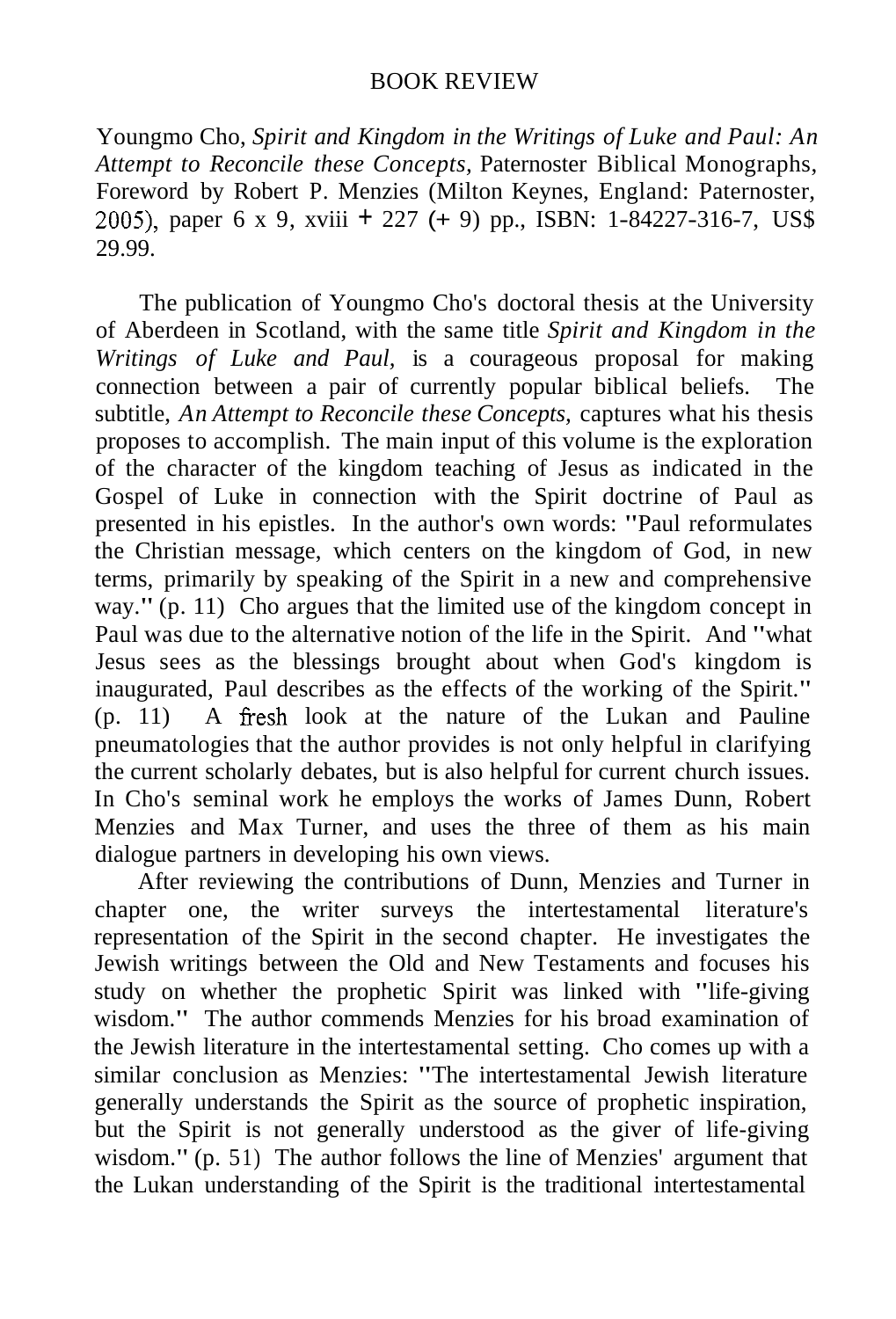limited view of the prophetic Spirit that builds on the typical Jewish pneumatology as his interpretive framework.

Spirit is the manifestation of the kingdom in both Luke (and the other 10) Cho clearly identifies Dunn's position as advancing "a continuity between Luke and Paul in terms of the understanding of the covenantal promises" in the prophetic writings. (p. 6) He notes that for Dunn, "The Synoptics) and Paul." (pp. 6-7) The writer also describes the arbitrary view of Turner who thinks that the reception of the Spirit in Luke "should not be a matrix of new covenant life for the disciples (contra Dunn), nor should it be confined to empowering witness (contra Menzies), but it is to be understood as both prophetic empowering for witness and a soteriological gift." (p. 9) Me further evaluates Turner's inclination to consider the Spirit as bestowing "life-giving wisdom so that he mediates the wisdom of God at a fundamental level as necessary for true life (or fellowship) with God in the covenant community." (p.

The review and the discussion of the material in chapter two is an interesting read. The basic thesis of Turner is falsified and his examples scrutinized. The author did a good job in going through the primary sources within the intertestamental period. He also appeals for the reconsideration of the use of the rabbinic sources due to the problem of anachronism. Cho basically argues that Turner's view of the Spirit from Qumran literature and Wisdom of Solomon should be modified. He further points out that the view of Turner in Ezekiel 36 needs modification in light of Joel's prophecy on the outpouring of the Spirit. The soteriological aspect of the Spirit in both the Palestinian and Hellenistic Jewish writings is marginal. Rather, the Spirit of prophecy is dominant in terms of the origin of wisdom. (See pp. 14-51)

In chapter three Cho formulates his theory on the relationship of Spirit in the apostle Paul and the kingdom in the Synoptic Gospels. His discussions in defining the key terms, kingdom and Spirit, bring the question of their relationship in focus. It is enlightening to see the connections of the kingdom of God in the Synoptics and the Spirit in Paul that the author presented in terms of the "new life," "sonship," and "resurrection." (pp. 68-89) Furthermore, the writer deals with "righteousness" and "ethics" in the Synoptics and Paul. (pp. 90-107) The similarities of these notions between the Synoptic Gospels and Pauline Epistles are clear and pointing to the life in the kingdom in the Synoptics and the life in the Spirit in Paul.

At the beginning of the fourth chapter, the writer interacts with Dunn. Jordan river baptism of Jesus as the induction of his sonship should be for his messianic task. (pp. 111-116) He then continues to engage with the purpose of the bestowal of the Spirit is to release the believing from as well as the Spirit reception passages in Luke-Acts. (pp. 133-161) Spirit from the blessings of the kingdom because for the Gospel writer He contends that Dunn's position on the Lukan presentation of the adjusted. According to Cho, Luke's intent in his baptism account where Jesus received the Spirit in the form of a dove is the granting of the Spirit Dunn, and other scholars and also with Turner, on the role of the Spirit in the prophecy of John and the temptations of Jesus. And he maintains that sin and assist them to walk in righteousness. (pp. 116-133). The other half of the chapter is spent on the discussion of resurrection and the Spirit Cho's conclusion that "the Spirit is not presented as the agent of the resurrection, but Luke portrays the work of the Spirit as an empowering force which enables the apostles to proclaim resurrection" is persuasive. (p. 136) Moreover, the author's view. that whereas Luke detaches the the prophetic Spirit, as Menzies insinuated earlier, is the source of the believers' empowerment, is well argued in the last section of this chapter.

where he thinks that this prominent scholar "oversimplified the nature of The title of the last chapter "The Primary Role of the Spirit in Relation to the Kingdom of God in Luke-Acts: Proclamation" encapsulates the content of this chapter's line of reasoning. Cho's arrangement of material and his views are helpful in understanding the importance of the concept of the prophetic Spirit in the Lukan writings because the soteriological function is not attributed to the Spirit by Luke. Rather, the Spirit is linked with the proclamation of the message of Christ. Again in this chapter Cho resumes his analysis of Dunn's views the relationship" between the kingdom and the Spirit in Luke's writings. (p. 171) For the writer of this volume, he argues convincingly that the Luke-Acts emphasis on proclaiming the kingdom of God is the empowering by the Spirit and not necessarily that the Spirit is a demonstration of the kingdom. (See pp. 17 1-195)

"Luke's connection of the Spirit to the kingdom is represented in a The thesis is well written and readable. The conclusion presented by the author in chapter six clearly reflects the result of the research. Cho sums up his research on Luke's understanding of the nature of the relationship between the kingdom of the Spirit in a succinct manner: specific or restricted manner: the Spirit is depicted as the source by which the kingdom of God is proclaimed." (p. 197) Likewise, the author claims that: "Paul's understanding of the connection is more fully